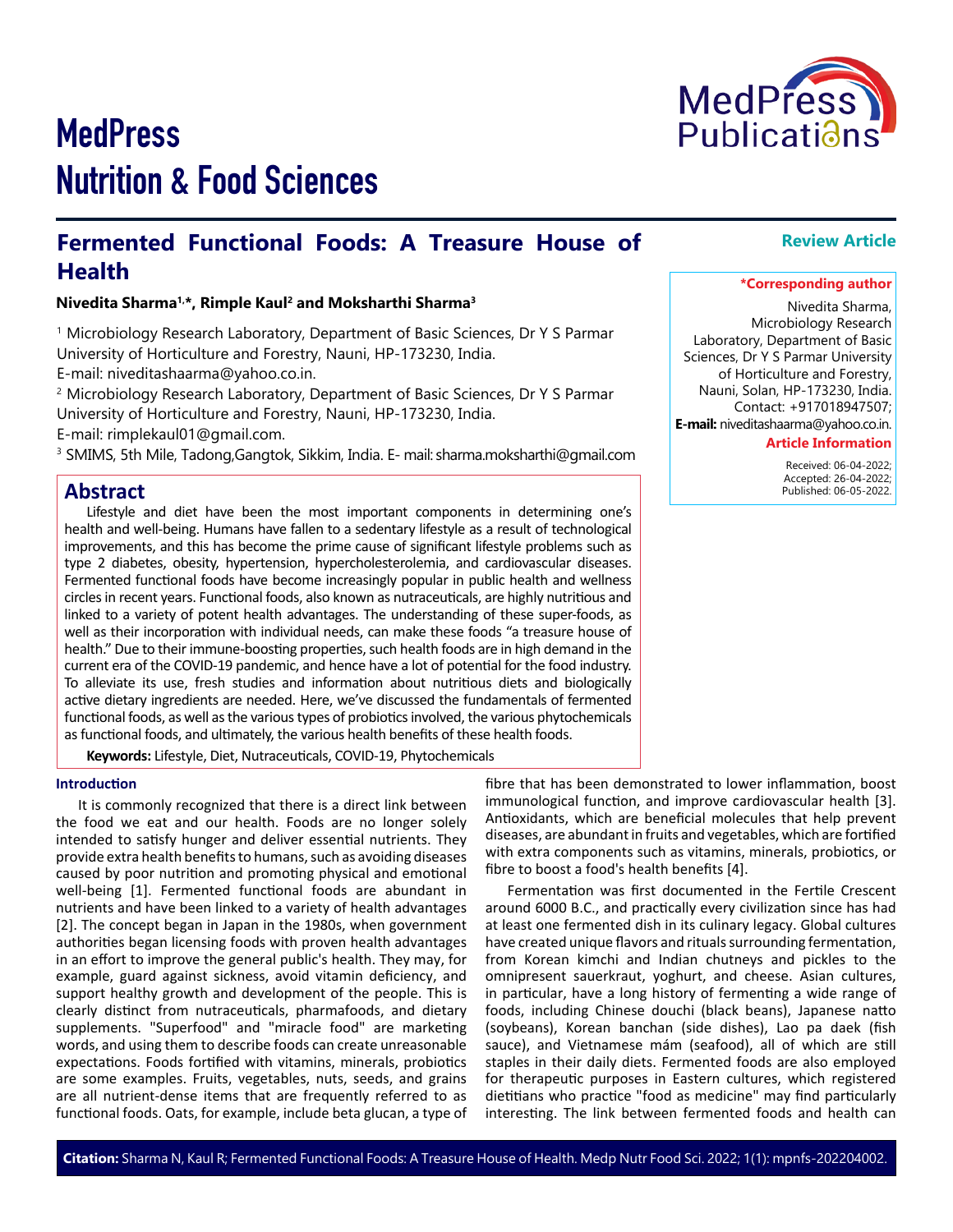be traced all the way back to ancient Rome and China, and it's still a hot topic among researchers today [5]. Over 500 probiotic food products have been launched on the global market in the last few years, and the number of probiotic foods on the market is constantly expanding. Consumers and scientists are becoming more interested in probiotic foods made from fermented fruits and vegetables, grains, and animal products. Fruit juices, milk, sour milk, oat-based goods, and ice creams containing probiotics are commercially popular nowadays. Probiotic-containing foods include mayonnaise edible spreads, meat-based goods, cheese, and cheese-based dips. Asia, as a treasure-box of authentic fermented foods, has a diverse selection that includes: Bagoong (Philippines), Cahgem Pomba (India), Cheonggukjang/Doenjang (Korea), Chin Som Mok (Thailand), Dhokla (India), Douchi/ Doubanjiang/Mianchi (China), Idli (SriLanka/ India), Jalebi (Pakistan/Nepal/India), Kimchi (Korea), Kombucha (China/Russia/ Ukraine/Vietnam/Korea/Japan), Miso (Japan/Korea), Natto (Japan), Nem Chua (Vietnam), Puto (Philippines), and Tempeh (Indonesia). According to recent studies, COVID-19 fatality rates are lower in nations where traditional LAB fermented items are widely consumed. Fermented foods, for example, could be used as a preventative measure [6]. Other nutrients included in these products may help to boost their effectiveness (e.g., vitamin K125) [7].

#### **Fermented Microorganisms as Probiotics**

Probiotics are quickly becoming a popular type of nutritional supplement all over the world. Fermented foods are high in probiotic bacteria, so eating them adds healthy bacteria and enzymes to your total intestinal flora, improving the health of your gut microbiome and digestive system while also boosting your immune system [8] (Fig1). Fermented foods have unique functional features that provide consumers with health benefits due to the presence of functional microorganisms that have probiotic capabilities, antibacterial properties, antioxidant properties, peptide synthesis, and so on [9]. The purported health advantages of fermented functional foods are attributed to the interaction of ingested live microorganisms, bacteria, or yeast with the host (probiotic effect) or the intake of microbial metabolites created during the fermentation process (biogenic effect). Competitive exclusion, nutritional competitiveness, and/ or immune response stimulation have all been hypothesized as probiotic modes of action [10].



During fermentation, bacteria produce bioactive metabolites such as bioactive peptides, fatty acids, organic acids, and vitamins, which give fermented functional foods their biogenic qualities [11].

#### **Types of Probiotics Involved**

Probiotics significance to the modulation of respiratory, gastrointestinal, and immune systems has begun to be completely acknowledged and scientifically examined in recent decades. Lactic acid bacteria (LAB), particularly those of the genus *Lactobacillus*, but also *Bifidobacteria*, make up the majority of commercially available probiotics today. Probiotics are also made up of bacteria from the genera *Lactococcus*, *Leuconostoc*.

*Enterococcus*, *Pediococcus*, and *Streptococcus* [12]. LABs, primarily *Lactobacillus*, as well as *Bifidobacterium* and its fermentation products, have been demonstrated in numerous studies to boost innate and acquired immunity, reduce allergies, avoid lesions in the stomach mucosa, and generate an intestinal infection defense [13,14,15]. Furthermore, probiotic LABs are functional foods, which means they possess unique features that may help to prevent or treat a variety of disorders [14]. LABs have a generally accepted safe state. They play a crucial role in the dairy sector, as they are required for the manufacturing of a variety of innovative and classic dairy products. LABs (*Lactobacillus, Lactococcus, Leuconostoc, Enterococcus, Streptococcus* and *Pediococcus*) have been shown to have probiotic action, which helps to prevent gastrointestinal disorders [15]. In 2017, LeBlanc JG demonstrated that probiotics can produce a variety of physiologically active metabolites (lactic acid, aminobutyric acid, bioactive peptides, bacteriocin, reutericycline, conjugated linoleic acid and exopolysaccharides) in addition to probiotic activity [16]. Recently, De Bellis and his coworkers have also claimed that the carrier food along with its functional components influence the performance of probiotic bacterial strains by buffering the probiotic across the gastrointestinal tract, contributing to successful bacterial cell implantation, and regulating probiotic characteristics. Because of their high content of nutrients, fibres, vitamins, minerals, and dietary bioactive phytochemicals, plantbased matrices are particularly suitable for housing and distributing microbial communities. Henceforth, foods supplemented with LAB strains that have probiotic qualities (a variety of biological activities) are functional foods with undeniable health advantages [17].

#### **Health Impact of Fermented Functional Foods**

Fermented functional foods, as well as nutrient-dense whole foods including whole grains, fruits, vegetables, and legumes, should be included in a well-balanced, healthy diet. Fermented foods and beverages have grown in popularity as more people become aware of their nutritional and medicinal benefits. Fermented foods not only provide the vitamins and minerals your body need, but they also promote general wellness. In fact, they can help replace any dietary gaps in your diet and improve your health by increasing your consumption of vital elements including vitamins, minerals, fibre, heart-healthy fats and probiotics [18]. Following are some of the health benefits of these fermented functional foods from throughout the world: (i) nutrient synthesis, (ii) immunomodulation, (iii) illness prevention, (iv) allergy prevention and so on. Functional foods that have been modified, fermented or fortified can all be found in a well-balanced diet [11]. Nonetheless, probiotic bacteria belonging to Lactobacillus and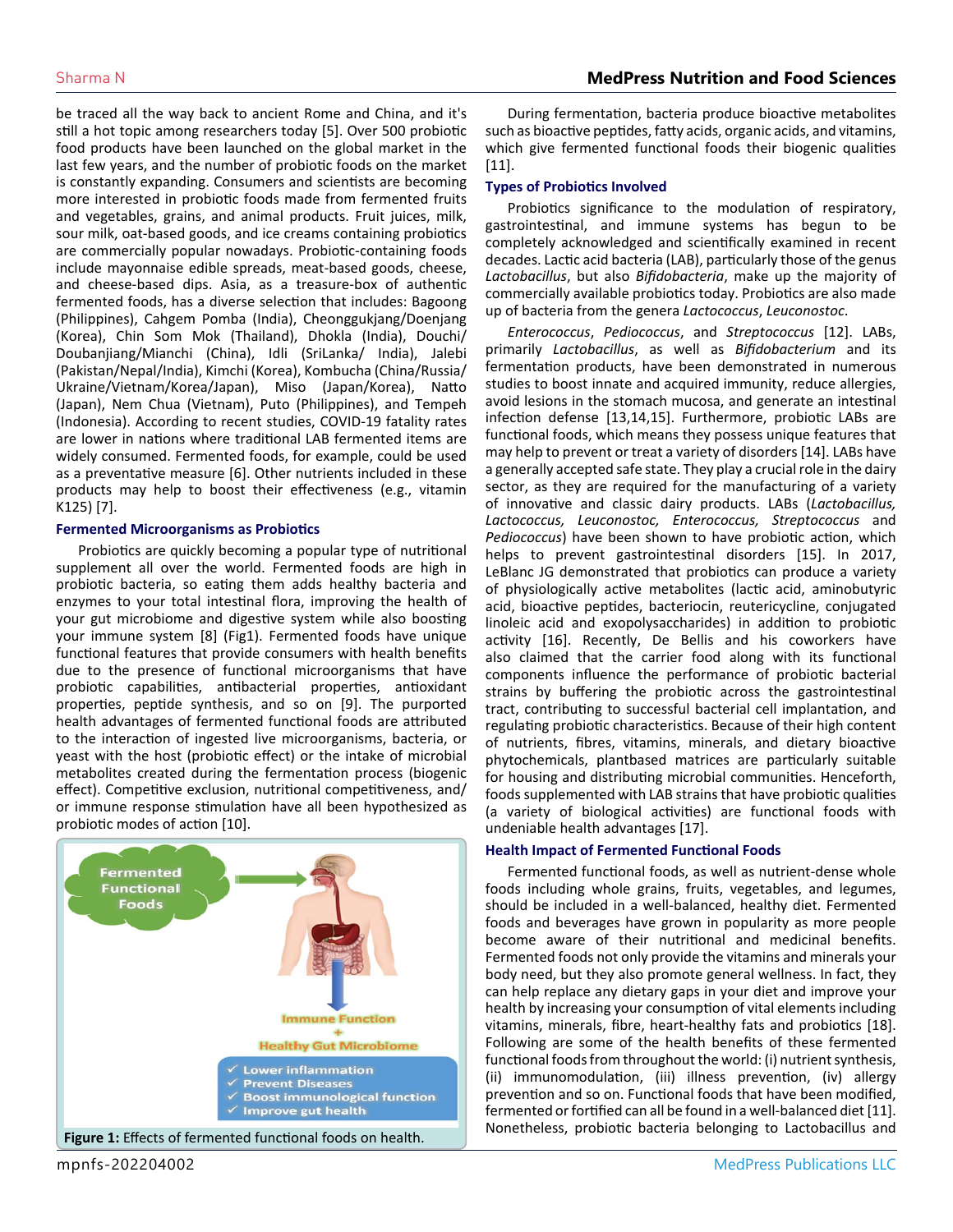Bifidobacterium spp. have been shown to disrupt many aspects of COVID-19 infection, including receptor binding and metabolic pathways implicated in illness prognosis. The literature shows that bee honey has inhibitory effects against SARS-CoV-2 in silico and in vitro, as well as improved treatment outcomes in COVID-19 patients who are hospitalized. MKs are abundant in fermented milk, as are many other beneficial chemicals. It possesses a wide range of bioactivities, albeit none have been empirically examined in the context of COVID-19, with the exception of a few in silico studies. The bioactive form of vitamin K, bioactive peptides, antioxidants, probiotics, and antibacterial agents may be increased by fortifying fermented milk with natural honey (e.g., oligosaccharides). All of these chemicals have the ability to boost immunity and repair nutritional deficits, both of which are typical in COVID-19 infection [19].

Probiotic bacteria can create a wide range of metabolic compounds that are beneficial to human health. These bioactive compounds are responsible for such specific preventive as well as functional modulations. Bacteriocins, peptides, amino acids, metabolic enzymes, short chain fatty acids, antioxidants, vitamins, anti-inflammatory and immunomodulatory agents, and exopolysaccharides are only a few of the bioactive chemicals produced by probiotic bacteria. These chemicals work together to promote the gut's physiological function and overall health. The most crucial conditions for supplementing foods with probiotic bacteria are to keep the microbial cells alive during the food's manufacturing, packaging, and storage [20]. Jakubczyk and his coworkers studied the bioactive peptides produced by *Lactiplantibacillus plantarum* subsp. *plantarum* fermentation of Faba beans which revealed antihypertensive (ACE inhibitory) and anti-oxidative activities. After three days of fermentation, the sample demonstrated the highest level of action against metabolic disorders [21]. Microbes in fermented foods have been found to create antimicrobial peptides such bacteriocins, which have been linked to biosafety as certain bioactive peptides limit the growth of pathogenic microorganisms in fermented foods like sausages, boosting their stability and shelf life. Microbial enzymes like bile-salt hydrolase have been shown to have a therapeutic effect on systemic lipid and cholesterol metabolism, energy metabolism, immunological homeostasis, including intestinal electrolyte balance [22]. Microbes also produce exopolysaccharides in fermented foods which are reported to function as prebiotics, as well as having hypocholesterolemic, antioxidant, and antimicrobial properties [23]. The fermentation of dietary fibres by gut microbiota and probiotic microorganisms produces short-chain fatty acids (SCFAs), which include acetate, lactate, propionate, and butyrate. By limiting the growth of pathogenic bacteria, modifying cholesterol and lipid metabolism, and giving energy to the colonic epithelium, these SCFA extend their health benefits to protect against diseases including colon cancer and IBD [24]. Many fermented foods, such as kefir, buttermilk, koumiss, dahi, and kurut, have been studied using next-generation sequencing technology to decipher the diverse microbial diversity present [25]. Due to the presence of 63 amino acid degradation proteins, metaproteomics investigations in fermented fish demonstrated the role of bacteria groups like *Bacillus* sp., *Escherichia* sp., *Pseudoalteromonas* sp. and *Streptococcus* sp. in aroma generation [26].

Table 1 depicts various LAB strains isolated from different food matrices and their bioactive compounds conferring **Table-1:** Therapeutic effects of various bioactive compounds obtained from different foods.

| Name of food             | <b>LAB</b> involved                                                            | <b>Bioactive compound</b>                                                                           | <b>Therapeutic effects</b>                                                                 | <b>References</b> |
|--------------------------|--------------------------------------------------------------------------------|-----------------------------------------------------------------------------------------------------|--------------------------------------------------------------------------------------------|-------------------|
| Red ginseng<br>beverage  | L. fermentum                                                                   | p-coumaric acid                                                                                     | Antidiabetic effect                                                                        | $[27]$            |
| Goat casein              | L. lactis<br>L. bulgaricus<br>L. plantarum<br>L. rhamnosus                     | isracidin                                                                                           | Antibacterial<br>Anti-inflammatory                                                         | $[28]$            |
| Chulli                   | P. acidilactici                                                                | squalene pyrrolo[1,2a]<br>pyrazine1,4dione,<br>hexahydro3<br>(2methylpropyl)<br>n-Hexadecanoic acid | Anticancerous<br>Antioxidant<br>Anti-inflammatory                                          | $[29]$            |
| Kombucha tea<br>extracts | LAB                                                                            |                                                                                                     | Anticancer<br>Antioxidant<br>Anti-inflammatory                                             | $[30]$            |
| <b>Yogurt Pickle</b>     | P. acidilactici L.<br>plantarum                                                |                                                                                                     | <b>Antidiabetic</b><br>Hyperglycaemic<br>Antioxidant                                       | $[31]$            |
| Whey protein<br>isolate  | LAB                                                                            | к-casein f(106-109)                                                                                 | Satiety regulation,<br>Anti-carcinogenic<br>Antimicrobial<br>Anti-thrombotic<br><b>BPs</b> | $[32]$            |
| Blueberry<br>pomace      | LAB                                                                            | chalcone-3-O-galactoside<br>kaempferol                                                              | Antioxidant                                                                                | $[33]$            |
| Broccoli juice           | Pediococcus<br>pentosaceus                                                     | 4-hydroxyglucobrassicin<br>Glucobrassicin<br>4-methoxyglucobrassicin<br>Neoglucobrassicin           | Antioxidant<br>Antimicrobial<br>Stress relief                                              | $[34]$            |
| Yoghurt                  | Lactobacillus<br>delbrueckii subsp.<br>bulgaricusStreptococcus<br>thermophilus | indole-3-propionic acid<br>(IPA) cyclo(phenylalanyl-<br>prolyl) and<br>cyclo(leucyloprolyl).        | Neuroprotector<br>Antimicrobial                                                            | $[35]$            |

various therapeutic effects. In a study conducted by Gupta and Sharma, *Pediococcus acidilactici* (Ch-2) isolated from Chuli (dried apricot) was reported for many functional properties and novel compounds and found out to have safe status for further use in food and nutraceutical industry. Also, they reported 'Squalene' – for the first time, a rare and therapeutic anti-cancer chemical was recovered from probiotic bacteria extracted from fermented food products, and it was recommended for further exploration as a significant source of Squalene [29]. When VillarrealSoto et al. studied the impact of fermentation conditions on the production of bioactive compounds with anticancer, anti-inflammatory and antioxidant properties in kombucha tea extracts. Black tea fermentation with the kombucha consortium boosts its bioactive potential and also promotes synergy between fermentation byproducts and microbes, resulting in the creation of interesting metabolites [30]. Xu et al., for the very first time claimed that fermentation by plant- and animal-derived *Pediococcus pentosaceus* improves the composition of bioactive chemicals in broccoli juice, including GS, sulforaphane, and sulforaphane nitrile concentration, myrosinase activity, and organic acid, vitamin, and amino acid profiles. The findings reveal new information about the bioconversion pathways of many phytochemicals during the fermentation of broccoli juice, and they reflect a thorough examination of P. *pentosaceus's* potential in the production of functional fermented foods. They provide a theoretical foundation for P. *pentosaceus'* prospective applications in the manufacturing of vegetable-derived goods, as well as the properties that permit the use of cruciferous vegetables as remarkable carriers of probiotic bacterial strains [34]. Ivanov and his coworkers discovered the presence of "traditional" starter strains Lb. *delbrueckii* subsp. *bulgaricus* and Str. *thermophilus*, as well as various LAB and spoilage taxa, in a *metagenomic*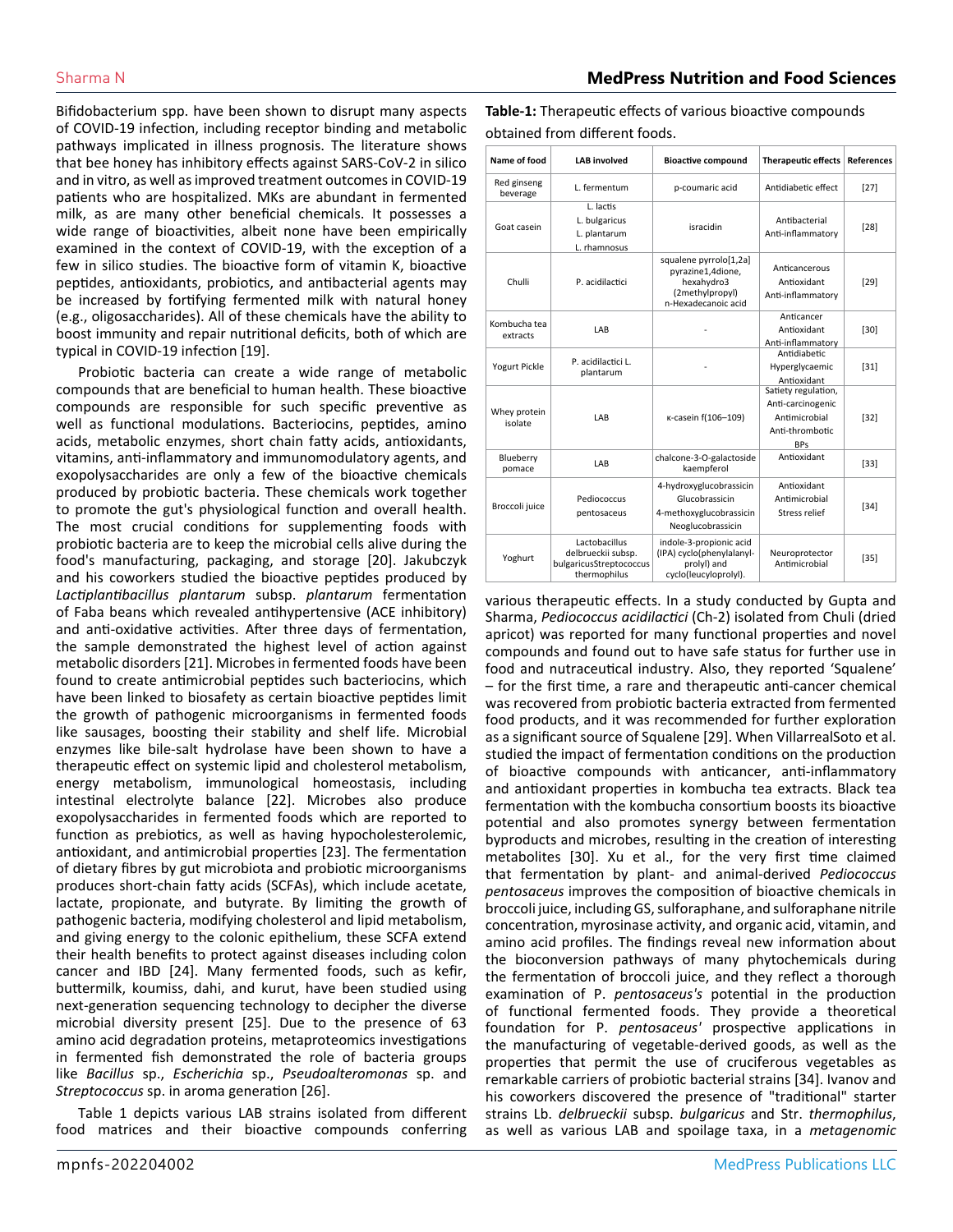analysis of authentic Bulgarian yoghurts. They identified that Lb. *delbrueckii* subsp. *bulgaricus* strains in homemade yoghurts are separate, authentic, and do not participate in commercial starters, according to RAPD, MLST, and PFGE investigations. The creation of new metabolites belonging to the amino acid class was the key innovation of this study. In addition, the metabolic properties of the adjacent microflora accumulate arginine, lysine, and histidine, which can be helpful not only for the proliferation of the starter cultures, but also for the yoghurt consumer. Human health-promoting metabolites such as indole-3-propionic acid and L-citrulline were also discovered. This discovery could help to explain the positive impacts of Bulgarian yoghurt on the aged, who have bright minds and sexual activity well into their senior years. Their results revealed that homemade yoghurts, produced in small farms of Bulgarian mountainous areas, are a source of LAB with health-promoting benefits, according to a detailed analysis of the current status of authentic Bulgarian yoghurt microbial diversity [35]. In a nutshell, fermented functional foods can help you get more of the nutrients you need, address nutritional gaps and improve your overall health.

#### **Conclusion**

It is true that highly processed foodstuffs were favored for a long time, increasing the risk of chronic diseases like diabetes, cancer, coronary heart disease, obesity and premature mortality. Conversely, consumers' preferences have shifted to alternate, healthier foods. Fermented functional foods, interestingly, have been highlighted as a relevant segment in the functional food market, which has exhibited a steady development in recent years. There is a rising interest in recovering under-utilized healthbeneficial bioactive compounds from various food matrices, which might be employed in diets or as nutraceuticals. Simultaneously, attempts to develop novel drinks and added-value products are still needed, particularly with under-utilized and unexplored food matrices. Finally, when the nutritional qualities of foods and the by-products are combined with the varied enzymatic machinery of rationally selected LAB, this makes great raw materials for the production of innovative functional foods products. So, it will not be wrong to say that the current public understanding of the health benefits of a well-balanced diet encourages people to eat healthier and stay healthier.

#### **References:**

- 1. [Colombo F, Restani P, Biella S, Di Lorenzo C. Botanicals](https://www.mdpi.com/2076-3417/10/7/2387)  [in functional foods and food supplements: Tradition,](https://www.mdpi.com/2076-3417/10/7/2387)  [efficacy and regulatory aspects. Applied Sciences. 2020;](https://www.mdpi.com/2076-3417/10/7/2387) [10\(7\):2387.](https://www.mdpi.com/2076-3417/10/7/2387)
- 2. [Dimidi E, Cox SR, Rossi M, Whelan K. Fermented Foods:](https://www.ncbi.nlm.nih.gov/pmc/articles/PMC6723656/)  [Definitions and Characteristics, Impact on the Gut](https://www.ncbi.nlm.nih.gov/pmc/articles/PMC6723656/)  [Microbiota and Effects on Gastrointestinal Health and](https://www.ncbi.nlm.nih.gov/pmc/articles/PMC6723656/)  [Disease. Nutrients. 2019; 11\(8\):1806.](https://www.ncbi.nlm.nih.gov/pmc/articles/PMC6723656/)
- 3. Litwin N, Clifford J, Johnson S. Functional foods for health [dissertation]. Fort Collins (US): Colorado State University Libraries; 2018.
- 4. [Kaur C and Kapoor HC. Antioxidants in fruits and](https://ifst.onlinelibrary.wiley.com/doi/10.1111/j.1365-2621.2001.00513.x#:~:text=Fruits and vegetables contain significant,diseases in humans (33).)  [vegetables–the millennium's health. International journal](https://ifst.onlinelibrary.wiley.com/doi/10.1111/j.1365-2621.2001.00513.x#:~:text=Fruits and vegetables contain significant,diseases in humans (33).)  [of food science & technology, 2001; 36\(7\):703-725.](https://ifst.onlinelibrary.wiley.com/doi/10.1111/j.1365-2621.2001.00513.x#:~:text=Fruits and vegetables contain significant,diseases in humans (33).)
- 5. [Zannini E, Arendt EK. Low FODMAPs and gluten-free](https://pubmed.ncbi.nlm.nih.gov/30029704/)  [foods for irritable bowel syndrome treatment: Lights and](https://pubmed.ncbi.nlm.nih.gov/30029704/)  [shadows. Food Research International. 2018; 110:33-41.](https://pubmed.ncbi.nlm.nih.gov/30029704/)
- 6. Fonseca SC, Rivas I, Romaguera D, Quijal M, Czarlewski W, Vidal A, Fonseca JA, Ballester J, Anto JM, Basagana X and Cunha LM. Association between consumption of fermented vegetables and COVID-19 mortality at a country level in Europe. 2020.
- 7. [Bell V, Ferrão J and Fernandes T. Nutritional guidelines and](https://www.ncbi.nlm.nih.gov/pmc/articles/PMC5575640/)  [fermented food frameworks. 2017; 6\(8\): 65.](https://www.ncbi.nlm.nih.gov/pmc/articles/PMC5575640/)
- 8. [Kok CR and Hutkins R, 2018. Yogurt and other fermented](https://pubmed.ncbi.nlm.nih.gov/30452699/)  [foods as sources of health-promoting bacteria. Nutrition](https://pubmed.ncbi.nlm.nih.gov/30452699/)  [reviews, 2018; 76\(1\):4-15.](https://pubmed.ncbi.nlm.nih.gov/30452699/)
- 9. [Aarti C, Khusro A, Varghese R, Arasu M V, Agastian P,](https://www.sciencedirect.com/science/article/abs/pii/S0023643817305340)  [Al-Dhabi NA, Ilavenil S and Choi KC. In vitro studies on](https://www.sciencedirect.com/science/article/abs/pii/S0023643817305340)  [probiotic and antioxidant properties of Lactobacillus](https://www.sciencedirect.com/science/article/abs/pii/S0023643817305340)  [brevis strain LAP2 isolated from Hentak, a fermented fish](https://www.sciencedirect.com/science/article/abs/pii/S0023643817305340)  [product of North-East India. 2017; 86:438-446.](https://www.sciencedirect.com/science/article/abs/pii/S0023643817305340)
- 10. [Tappenden KA and Deutsch AS. The physiological relevance](https://pubmed.ncbi.nlm.nih.gov/18187433/)  [of the intestinal microbiota-contributions to human](https://pubmed.ncbi.nlm.nih.gov/18187433/)  [health. Journal of the American College of Nutrition.2007;](https://pubmed.ncbi.nlm.nih.gov/18187433/)  [26\(6\):679S-683S.](https://pubmed.ncbi.nlm.nih.gov/18187433/)
- 11. [Boggia R, Zunin P, Turrini F. Functional foods and food](https://www.sciencedirect.com/science/article/pii/B9780128164679000022#:~:text=The term %E2%80%9Cfunctional foods%E2%80%9D refers,enriched with health%2Dpromoting additives.)  [supplements. Applied Sciences. 2020; 10\(23\):8538.](https://www.sciencedirect.com/science/article/pii/B9780128164679000022#:~:text=The term %E2%80%9Cfunctional foods%E2%80%9D refers,enriched with health%2Dpromoting additives.)
- 12. [Cruz Casas DE, Cázares Vásquez ML, García Flores LA,](https://link.springer.com/book/10.1007/978-981-15-6795-7)  [Lara Salas MA, Aguilar CN, Rodríguez Herrera R, Flores](https://link.springer.com/book/10.1007/978-981-15-6795-7)  [Gallegos AC. Probiotics as functional foods. In: Advances](https://link.springer.com/book/10.1007/978-981-15-6795-7)  [in Probiotics for Sustainable Food and Medicine. Springer,](https://link.springer.com/book/10.1007/978-981-15-6795-7)  [Singapore. 2021; 121-148.](https://link.springer.com/book/10.1007/978-981-15-6795-7)
- 13. [Chiang SS and Pan TM. Beneficial effects of Lactobacillus](https://pubmed.ncbi.nlm.nih.gov/22159887/#:~:text=paracasei NTU 101 and its fermented products proved to be,inhibition the fat tissue accumulation.)  [paracasei subsp. paracasei NTU 101 and its fermented](https://pubmed.ncbi.nlm.nih.gov/22159887/#:~:text=paracasei NTU 101 and its fermented products proved to be,inhibition the fat tissue accumulation.)  [products. Applied Microbiology and Biotechnology. 2012;](https://pubmed.ncbi.nlm.nih.gov/22159887/#:~:text=paracasei NTU 101 and its fermented products proved to be,inhibition the fat tissue accumulation.)  [93\(3\):903-916.](https://pubmed.ncbi.nlm.nih.gov/22159887/#:~:text=paracasei NTU 101 and its fermented products proved to be,inhibition the fat tissue accumulation.)
- 14. [Zubillaga M, Weill R, Postaire E, Goldman C, Caro R and](https://www.sciencedirect.com/science/article/abs/pii/S0271531701002810)  [Boccio J. Effect of probiotics and functional foods and](https://www.sciencedirect.com/science/article/abs/pii/S0271531701002810)  [their use in different diseases. Nutrition Research.2001;](https://www.sciencedirect.com/science/article/abs/pii/S0271531701002810)  [21\(3\):569-579.](https://www.sciencedirect.com/science/article/abs/pii/S0271531701002810)
- 15. [Kandasamy S, Kavitake D and Shetty PH. Lactic acid](https://link.springer.com/chapter/10.1007/978-3-319-74820-7_2)  [bacteria and yeasts as starter cultures for fermented foods](https://link.springer.com/chapter/10.1007/978-3-319-74820-7_2)  [and their role in commercialization of fermented foods.](https://link.springer.com/chapter/10.1007/978-3-319-74820-7_2)  [In Innovations in technologies for fermented food and](https://link.springer.com/chapter/10.1007/978-3-319-74820-7_2)  [beverage industries 2012; 25-52.](https://link.springer.com/chapter/10.1007/978-3-319-74820-7_2)
- 16. [LeBlanc JG, Chain F, Martín R, Bermúdez-Humarán LG,](https://pubmed.ncbi.nlm.nih.gov/28482838/)  [Courau S and Langella P. 2017. Beneficial effects on host](https://pubmed.ncbi.nlm.nih.gov/28482838/)  [energy metabolism of short-chain fatty acids and vitamins](https://pubmed.ncbi.nlm.nih.gov/28482838/)  [produced by commensal and probiotic bacteria. Microbial](https://pubmed.ncbi.nlm.nih.gov/28482838/)  [cell factories. 2017; 16\(1\):1-10.](https://pubmed.ncbi.nlm.nih.gov/28482838/)
- 17. [De Bellis P, Sisto A, Lavermicocca P. Probiotic bacteria](https://www.sciencedirect.com/science/article/pii/S1756464621004709)  [and plant-based matrices: An association with improved](https://www.sciencedirect.com/science/article/pii/S1756464621004709)  [health-promoting features. Journal of Functional Foods.](https://www.sciencedirect.com/science/article/pii/S1756464621004709)  [2021; 87:104821.](https://www.sciencedirect.com/science/article/pii/S1756464621004709)
- 18. [Sundararaman A, Ray M, Ravindra PV et al. Role of](https://www.ncbi.nlm.nih.gov/pmc/articles/PMC7434852/)  [probiotics to combat viral infections with emphasis on](https://www.ncbi.nlm.nih.gov/pmc/articles/PMC7434852/)  [COVID-19. Applied Microbiology and Biotechnology. 2020;](https://www.ncbi.nlm.nih.gov/pmc/articles/PMC7434852/)  [104:8089–8104.](https://www.ncbi.nlm.nih.gov/pmc/articles/PMC7434852/)
- 19. [Ali AM, Kunugi H, Abdelmageed HA, Mandour AS, Ahmed](https://www.mdpi.com/2311-5637/7/4/202)  [ME, Ahmad S, Hendawy AO. Vitamin K in COVID-19—](https://www.mdpi.com/2311-5637/7/4/202) [Potential Anti-COVID-19 Properties of Fermented Milk](https://www.mdpi.com/2311-5637/7/4/202)  Fortified with Bee Honey as [a Natural Source of Vitamin K](https://www.mdpi.com/2311-5637/7/4/202)  [and Probiotics. Fermentation. 2021; 7\(4\):202.](https://www.mdpi.com/2311-5637/7/4/202)